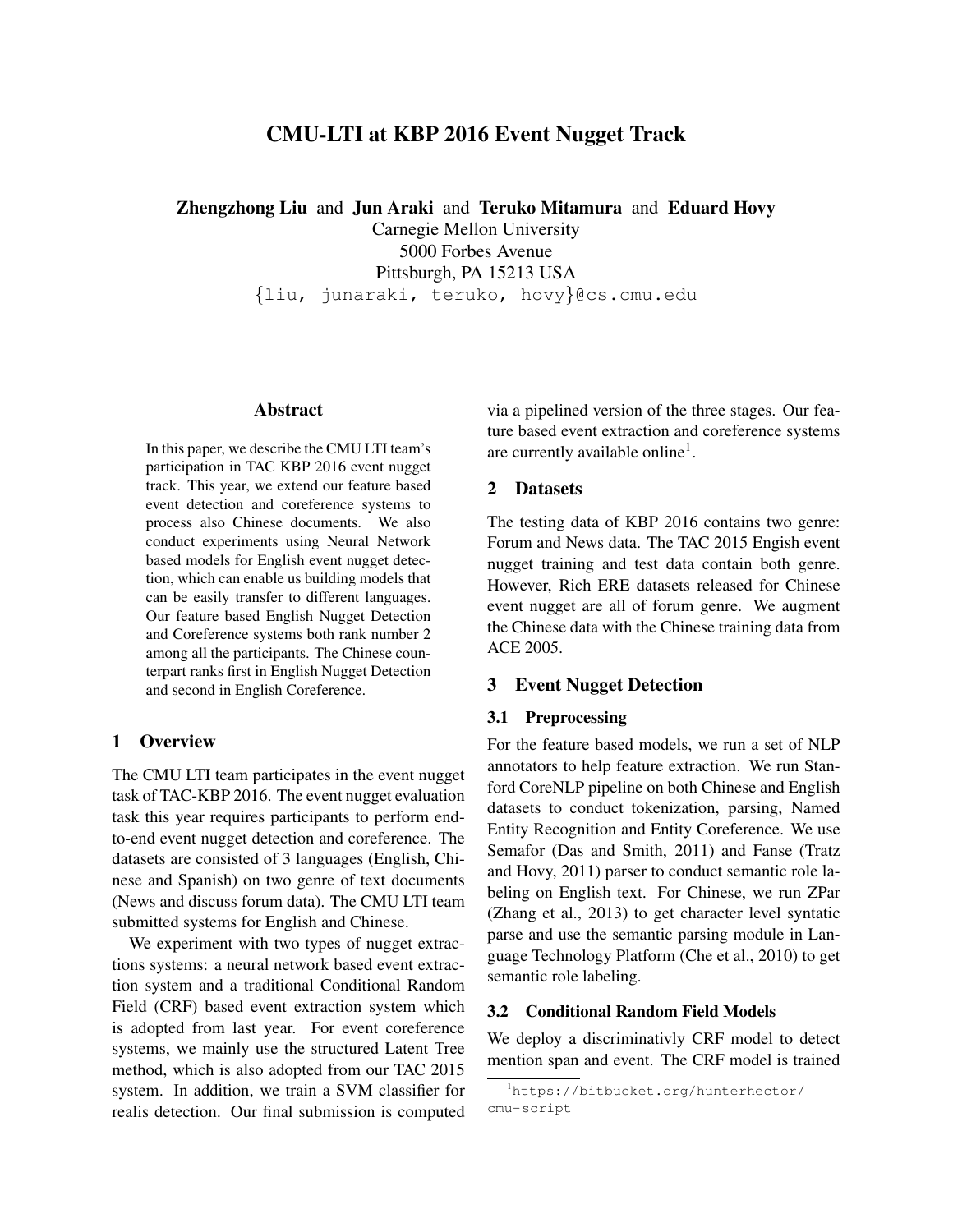with the structured perceptron (Collins, 2002). Our final system always make use of the average weight variation as described in Collins (2002).

The feature set used in our English event nuggets this year is similar to what we use in KBP 2015, which are summarized as followed<sup>2</sup>:

- 1. The target word itself and the direct dependent words of the target.
- 2. Coarse Part-of-Speech (2-character), lemma, lemma+pos and named entity tag of words in the 2-word window of the target (both side).
- 3. The combination of previous and next word's POS and lemma with the target word's POS and lemma.
- 4. Brown clusters (Sun et al., 2011), WordNet Synonym and derivative forms of the trigger.
- 5. Whether surrounding words match some selected WordNet senses, these senses are "Leader", "Worker", "Body Part", "Monetary System", "Possession", "Government", "Crime" and "Pathological State".
- 6. Closest named entity type from Stanford NER (Manning et al., 2014).
- 7. Dependency features, including lemma, dependency type and part-of-speech of the child dependencies and head dependencies.
- 8. Semantic role features: the semantic frame name, and the argument role name; Named entity tag, word lemma and WordNet sense for the head word of each argument (concatenated with the argument role name). The WordNet senses used are the same as in feature 5).

To extend our system to handle Chinese documents, we develop similar features for Chinese. Most of the features can be reused without changes in the Chinese system, which includes: window based features<sup>3</sup>, syntactic based features, entity features, head word features and SRL features. We also use the Brown clustering features with clusters induced form Chinese Gigaword 3<sup>4</sup>. Only the full string of the Brown cluster id is used.

In addition, Chinese tokens normally contain internal structure and each single character in the token may convey useful semantic information. To find the head character for each word, we use character level parses from ZPar (Zhang et al., 2013). We add the following character related features:

- 1. Whether the token contains a character.
- 2. The contained character and its character level Part-of-Speech.
- 3. The first character of the token.
- 4. The last character of the token.
- 5. Base verb structure feature as described in (Li et al., 2012): we use a feature to represent one of the base verb structure. In addition to the 6 main structures proposed by Li et al. (2012), we added 3 structures for completeness: 1) No verb character found 2) The verb character is found after 2 characters and 3) Other: any cases that are not defined above.

# 3.3 A trick to deal with Chinese data

During the system development, we observe that our Chinese system suffers from serious low recall despite all the features we added in. By following the training procedures, we hypothesize that the annotated Chinese data is not complete (see §7.1 for more discussion). As a result, our learning algorithm will be biased by the missed events and learn incorrect negative signals. The final model thus will be very conservative in making predictions, leading to a low recall.

The problem can only be solved by manually polishing the data, which is too expensive for us. We mitigate the problem by ignoring all training sentences that do not contain an event mention, which reduce the probability of missed annotations. On our development experiments, we found that this simple trick can directly raise our nugget detection performance by about 3%. The performance improvement

 $2$ Details of the features are difficult to described, actual implementations of these features can be found at the learning module: edu.cmu.cs.lti.learning.feature.

<sup>&</sup>lt;sup>3</sup>However since the discussion forum training data are quite noisy, we restrict the POS window to 1 instead.

<sup>4</sup>http://www.cs.brandeis.edu/˜clp/ conll15st/dataset.html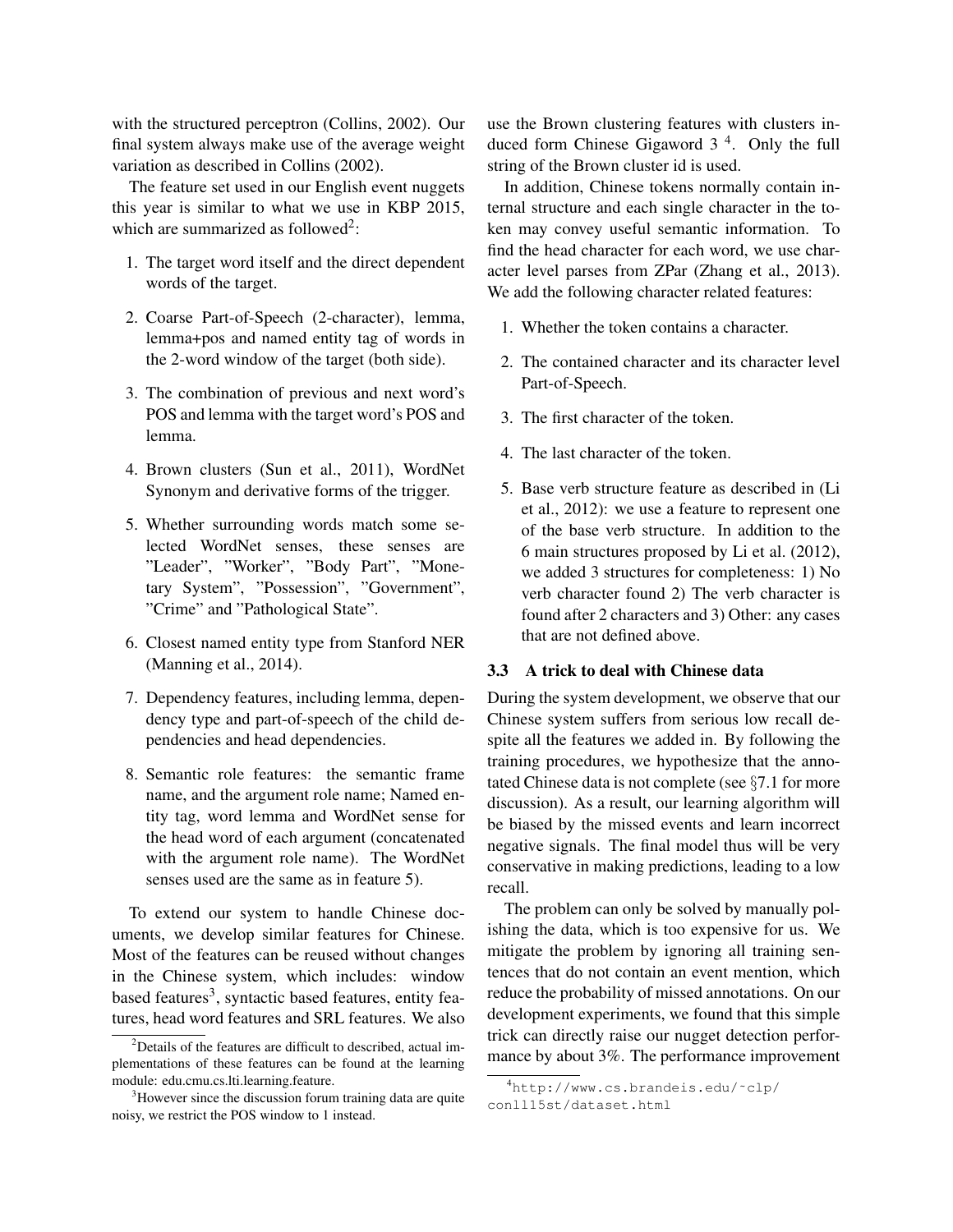also support our hypothesis that the Chinese dataset is indeed not fully annotated.

### 3.4 Neural Network Models

We also employ bidirectional Gated Recurrent Unit (GRU) for event nugget detection. GRU (Cho et al., 2014) is a type of recurrent neural networks (RNNs). A standard RNN takes as input a word embedding  $x_t$  at time step t, and iteratively computes a hidden state  $h_t$  as follows:

$$
\mathbf{h}_t = f(\mathbf{W}_{xh}\mathbf{x}_t + \mathbf{W}_{hh}\mathbf{h}_{t-1} + \mathbf{b}_h)
$$
 (1)

where  $f$  is a nonlinear activation function such as the element-wise logistic sigmoid function. It is known that it is difficult for RNNs to learn long-term dependencies mainly because the gradient can often explode or vanish over long sequences (Bengio et al., 1994). GRU is a RNN-based neural architecture to mitigate the problem. GRU introduces a reset gate  $r_t$  to control the use of previous hidden state:

$$
\mathbf{r}_t = \sigma(\mathbf{W}_{xr}\mathbf{x}_t + \mathbf{W}_{hr}\mathbf{h}_{t-1})
$$
 (2)

where  $\sigma$  is the element-wise logistic sigmoid function. GRU uses an update gate  $z_t$  computed by:

$$
\mathbf{z}_t = \sigma(\mathbf{W}_{xz}\mathbf{x}_t + \mathbf{W}_{hz}\mathbf{h}_{t-1})
$$
 (3)

The hidden state  $h_t$  is computed as follows:

$$
\mathbf{h}_t = (1 - \mathbf{z}_t) \odot \mathbf{h}_{t-1} + \mathbf{z}_t \odot \tilde{\mathbf{h}}_{t-1} \qquad (4)
$$

where  $\odot$  is the element-wise product, and  $\tilde{\mathbf{h}}_t$  denotes the candidate activation given by:

$$
\tilde{\mathbf{h}}_t = \sigma(\mathbf{W}_{xh}\mathbf{x}_t + \mathbf{W}_{hh}(\mathbf{r}_t \odot \mathbf{h}_{t-1})) \qquad (5)
$$

As shown in (4), the update gate  $z_t$  controls how much information from the previous hidden state carries over to the current hidden state. This helps GRU to remember long-term information.

As with the standard RNN, a standard GRU model leverages only past information to predict  $y_t$  for the current input  $x_t$ . However, future information can be also useful in event nugget detection. This is because the event argument information is helpful to event nugget detection, and some arguments such as patients, times and locations often appear after an event nugget in a sentence.

As compared to feature-based models such as CRF described in Section 3.4, neural models have an advantage that they can be trained without relying on external tools, thereby not being subject to potential errors in feature extraction.

To initialize the word embeddings, we use 300 dimensional pre-trained word embeddings<sup>5</sup> trained on a 6B token corpus with GloVe (Pennington et al., 2014). The embeddings are updated through backpropagation during training. We train the model on the ACE 2005  $\text{corpus}^6$  (Walker et al., 2006) and the TAC KBP 2015 event nugget corpus<sup>7</sup> (Liu et al., 2015b). The TAC KBP 2016 event nugget task defines a smaller set of event types than ACE 2005 and TAC KBP 2015. Thus, we only use event triggers or nuggets in ACE 2005 and TAC KBP 2015 which have event types compatible with the event ontology for TAC KBP 2016. We set the dimention of the hidden state to 500. We use Adam (Kingma and Ba, 2015) with the initial learning rate 0.001. To better deal with unseen words that do not appear in training data, we use a technique suggested by (Yao et al., 2013). That is, we choose a small number of words that occur only once in the training dataset, and mark them as <UNK>. The learned representation of <UNK> through training is used to represent the unseen words. Similarly, we also mark numbers as <DIGIT> to learn a single representation for numbers, following (Collobert et al., 2011).

#### 4 Realis Classification

Our realis classification is the same as the system described in (Liu et al., 2015a), which use a simple logistic regression model with shallow lexical features. Our in-house performance shows that such simple approach can reach a performance between 60% to 70% (varies depends on the genre and language of the document) given oracle mention span and type. However, in our submission we have an implementation problem which make our system always produce "Actual". We conduct experiments after the evaluation, and obtain expected results by using the correct Realis module.

<sup>5</sup>http://nlp.stanford.edu/projects/glove/ <sup>6</sup>https://catalog.ldc.upenn.edu/

LDC2006T06

<sup>7</sup>http://www.nist.gov/tac/2015/KBP/Event/ index.html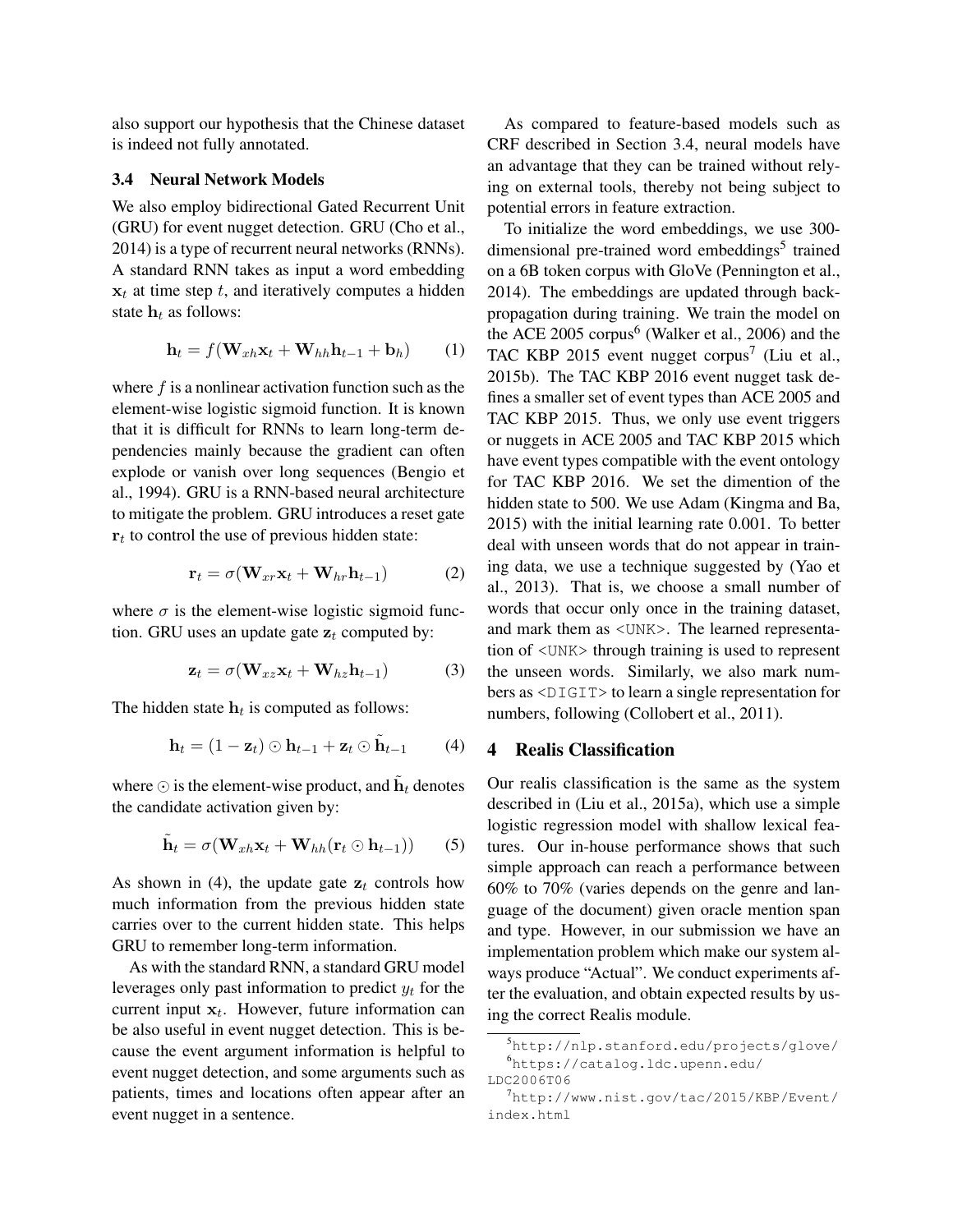# 5 Event Hopper Coreference

Similar to last year, We use the latent antecedent tree method (Fernandes et al., 2012; Björkelund and Kuhn, 2014) to conduct coreference. The features employed can be roughly classified into 3 categories:

### Trigger Pair Features:

- 1. Exact match on several properties of the trigger words (pos, lemma, ner tag, and all the combination of these properties).
- 2. Resource based matching: match of the Brown Clustering (full length) and WordNet sense (we simply take all synset possible for a word, any synset overlapping is considered as matching) of the headword.
- 3. Event attribute matching: matching of mention type and realis type.
- 4. In addition to matching, all the above pairs are also added directly as features.

#### Argument match:

- 1. Exact and fuzzy match on the argument strings: a boolean feature for exact match, and a Dice similarity score for the string pair.
- 2. we currently only implement including their string, argument role and coreference information;
- 3. The argument role pair: whether the semantic role of the arguments are the same, the semantic role pair itself, and whether the two arguments are coreferent with each other. We determine the semantic role by matching the argument's headword against the headword of arguments from Semafor. Similarly, we determine argument coreference based on the headwords.

Discourse features: We currently only have sentence distance and event mention distance between the two nugget pair.

Forum features: To encode the information flow in discuss forum data, we record whether the authors of the sentences are the same, or whether the second sentence quote the first one.

# Algorithm 1 PA algorithm for latent trees

| <b>Require:</b> Training data D, number of iterations T                        |
|--------------------------------------------------------------------------------|
| <b>Ensure:</b> Weight vector $w$                                               |
| 1: $w = \vec{0}$                                                               |
| 2: for $t \leftarrow 1T$ do                                                    |
| for $\langle M_i, \mathcal{A}_i, \tilde{\mathcal{A}}_i \rangle \in D$ do<br>3: |
| $\hat{y}_i = \arg \max_{\mathcal{Y}(\mathcal{A})} score(y)$<br>4:              |
| if $\neg Correct(\hat{y}_i)$ then<br>5:                                        |
| $\tilde{y}_i = \arg \max_{\mathcal{Y}(\tilde{\mathcal{A}})} score(y)$<br>6:    |
| $\Delta = \Phi(\tilde{y}_i) - \Phi(\hat{y}_i)$<br>7:                           |
| $\tau = \frac{\Delta w}{\ \Delta\ ^2}$<br>8:                                   |
| $w = w + \tau \Delta$<br>9:                                                    |

We train the Latent Tree model with a passiveaggressive algorithm(Crammer et al., 2006) similar to that of Björkelund and Kuhn  $(2014)$ . Our implementation is slightly difference in the Passive-Aggressive step. Our algorithm is detailed in algorithm 1, where: A represent the set of possible antecedents on the left;  $\tilde{A}$  represent the set of antecedents that are allowed by the gold standard coreference;  $\Phi$  is the feature function over the tree;  $\hat{y}$ represent the best decoding given current features;  $\tilde{y}$ represent the current best decoding among the correct coreference structure, i.e., the latent tree. The algorithm iterativly update the weight vector in a Passive-Aggressive manner. During implementation, we found that the PA algorithm is important for the algorithm to converge well.

The feature set we selected can be applied to both Chinese and English. To migrate our English system to Chinese, we simply replace some NLP annotators with the Chinese counterpart as discussed above.

## 6 System Performance

In this section we present our official performance on the Event Nugget tasks:

Both our English and Chinese event detection and coreference systems produce competitive results. Our Chinese system is the first place based on all the event nugget attributes. Our English system is the second in mention type detection<sup>8</sup>. To our surprise, our English nugget detection performance drops about 13% (span and type) comparing to last year. However, our relative ranking is almost unchanged. We leave the investigation of the problem

 $8$ Due to the Realis component bug our combined ranking drops.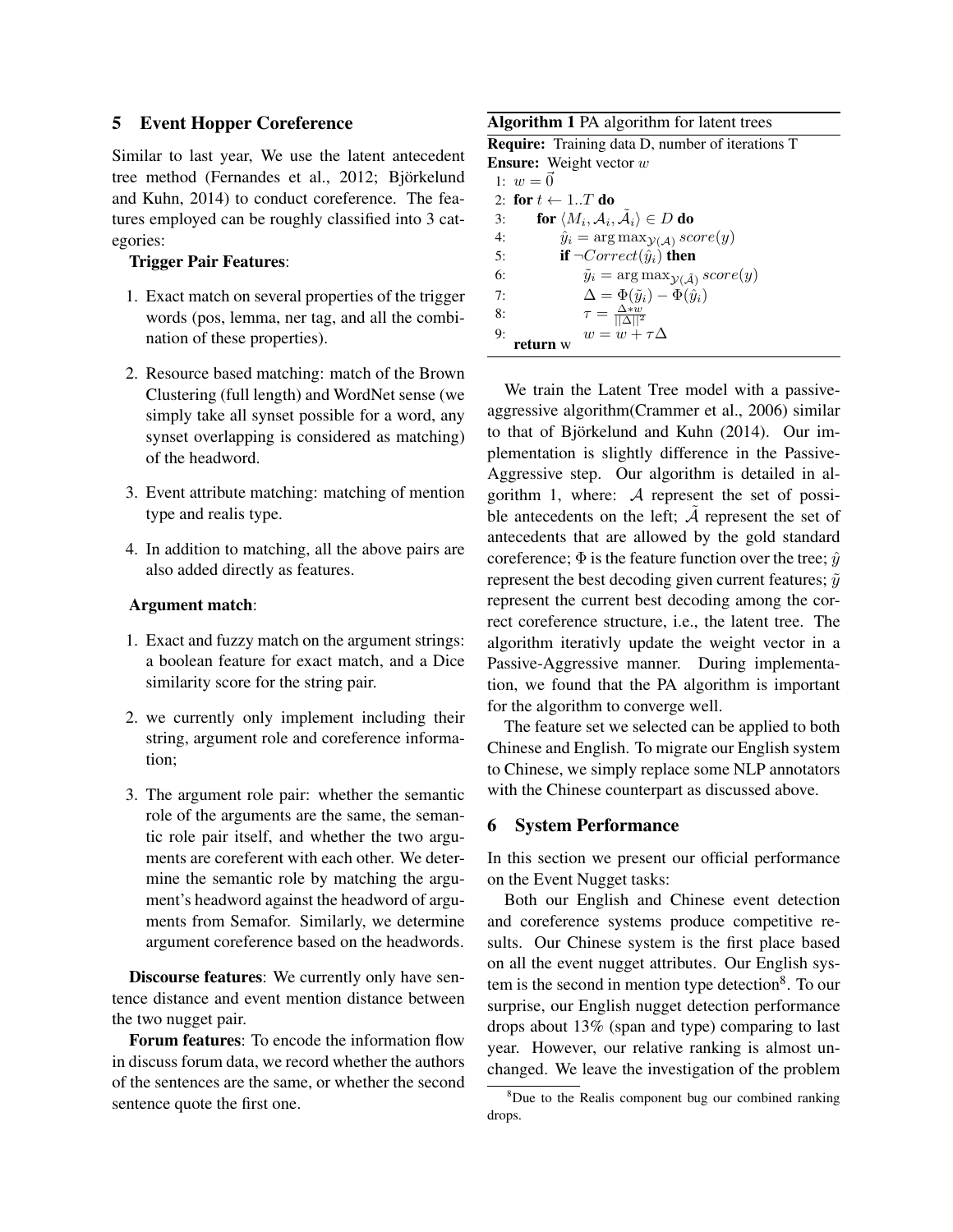|        |                  | Prec. | Recall | F1    |
|--------|------------------|-------|--------|-------|
| Span   | LTI1             | 69.82 | 39.54  | 50.49 |
|        | LTI <sub>2</sub> | 63.31 | 30.34  | 41.09 |
| Type   | LTI1             | 61.69 | 34.94  | 44.61 |
|        | LTI2             | 56.33 | 26.87  | 36.39 |
| Realis | LTI1             | 45.78 | 25.93  | 33.11 |
|        | LTI <sub>2</sub> | 43.19 | 20.60  | 27.90 |
| A11    | LTI1             | 40.19 | 22.76  | 29.06 |
|        | LTI <sub>2</sub> | 38.59 | 18.41  | 24.92 |

Table 1: Performance on English Nugget Detection

| $R^3$ |                                      | CeafE MUC BLANC Aver.                        |        |
|-------|--------------------------------------|----------------------------------------------|--------|
|       |                                      | LTI1   35.06   30.45   24.60   18.70   27.23 |        |
|       | LTI2   28.89   27.13   16.85   15.09 |                                              | 121.99 |

Table 2: Performance on English Nugget Coreference to future work. Since the event coreference component and coreference evaluation relies highly on the performance of nugget detection, we also observe a big drop in coreference peroformance comparing to last year.

#### 7 Discussion and Conclusion

In this paper we describe CMU LTI's participation in TAC KBP 2016 event track. Our feature based system perform pretty well on English (second place) and Chinese (first place) nugget detection. However, there are still some potential problems to be solved.

## 7.1 Chinese Data Annotation

We hypothesize that the Chinese datasets are not fully annotated. We take a closer look in the data and found a number of missed event nuggets. Here we list a couple examples:

- (6) 支持香港同胞争取[Personnel.Elect 选举]与 被[Personnel.Elect 选举]权!
- (7) <sup>司</sup>务长都是骑着二八去[TransferOwnership <sup>买</sup>]<sup>菜</sup> 去。
- (8) <sup>海</sup>豹行动是绝密,塔利班竟然可以预先得 知?用个火箭就可以[Conflict.Attack打]下来, <sup>这</sup>个难度也实在是太高了吧。

In the above examples, we show several event nuggets. However, mentions annotated in red are not actually annotated in the Rich ERE datasets. Especially, in example 6, the first 选举 is annotated

|        |      | Prec. | Recall | F1    |
|--------|------|-------|--------|-------|
| Span   | LTI1 | 56.46 | 39.55  | 46.52 |
|        | LTI3 | 56.19 | 35.35  | 43.4  |
| Type   | LTI1 | 50.72 | 35.53  | 41.79 |
|        | LTI3 | 49.7  | 31.26  | 38.38 |
| Realis | LTI1 | 42.7  | 29.92  | 35.18 |
|        | LTI3 | 43.11 | 27.12  | 33.29 |
| A11    | LTI1 | 38.91 | 27.26  | 32.06 |
|        | LTI3 | 38.54 | 24.25  | 29.77 |

Table 3: Performance on Chinese Nugget Detection

|      | $R^3$                                |  | CeafE MUC BLANC Aver.                                   |                     |
|------|--------------------------------------|--|---------------------------------------------------------|---------------------|
| LTI1 |                                      |  | $\vert$ 35.06 $\vert$ 30.45 $\vert$ 24.60 $\vert$ 18.70 | $\mid$ 27.23        |
|      | LTI3   28.89   27.13   16.85   15.09 |  |                                                         | $\vert 21.99 \vert$ |

Table 4: Performance on Chinese Nugget Coreference but the second one is not. Such inconsistencies happen a lot across the dataset. When training with such data, the classifier will likely to be quite conservative on making event nugget predictions. We conduct a very simple quantitative analysis by comparing the ACE 2005 Chinese annotation against the Rich ERE Chinese annotation. Table 5 and Table 6 summarize the top 5 double-character tokens annotated in ACE and RichERE. For the most popular event mentions, Rich ERE annotated only a smaller percentage comparing to ACE.

In addition, we find that the most popular event nuggets are mostly single character in the Rich ERE datasets, such as  $\ddagger$  (170), 说(148), 死(131), 杀(118) . In fact, in top 20 most popular event nuggets of Rich ERE, there are 17 single-character nuggets, this number is only 6 in ACE. These single character tokens are more ambiguous comparing to a double character mention (for example,  $\dagger \text{T}$  can represent the action of "calling someone" or "attacking someone", which corresponds to very different event type. This is because language in discuss forum posts are normally not formal. This actually challenges our event nugget systems to deal with deeper semantic problems.

## 7.2 Neural Modeling for Event Detection

The GRU model described in Section 3.4 has several limitations. First, in this work we employed a vanilla implementation of GRU. Recent studies make use of a new kind of features for modeling events and im-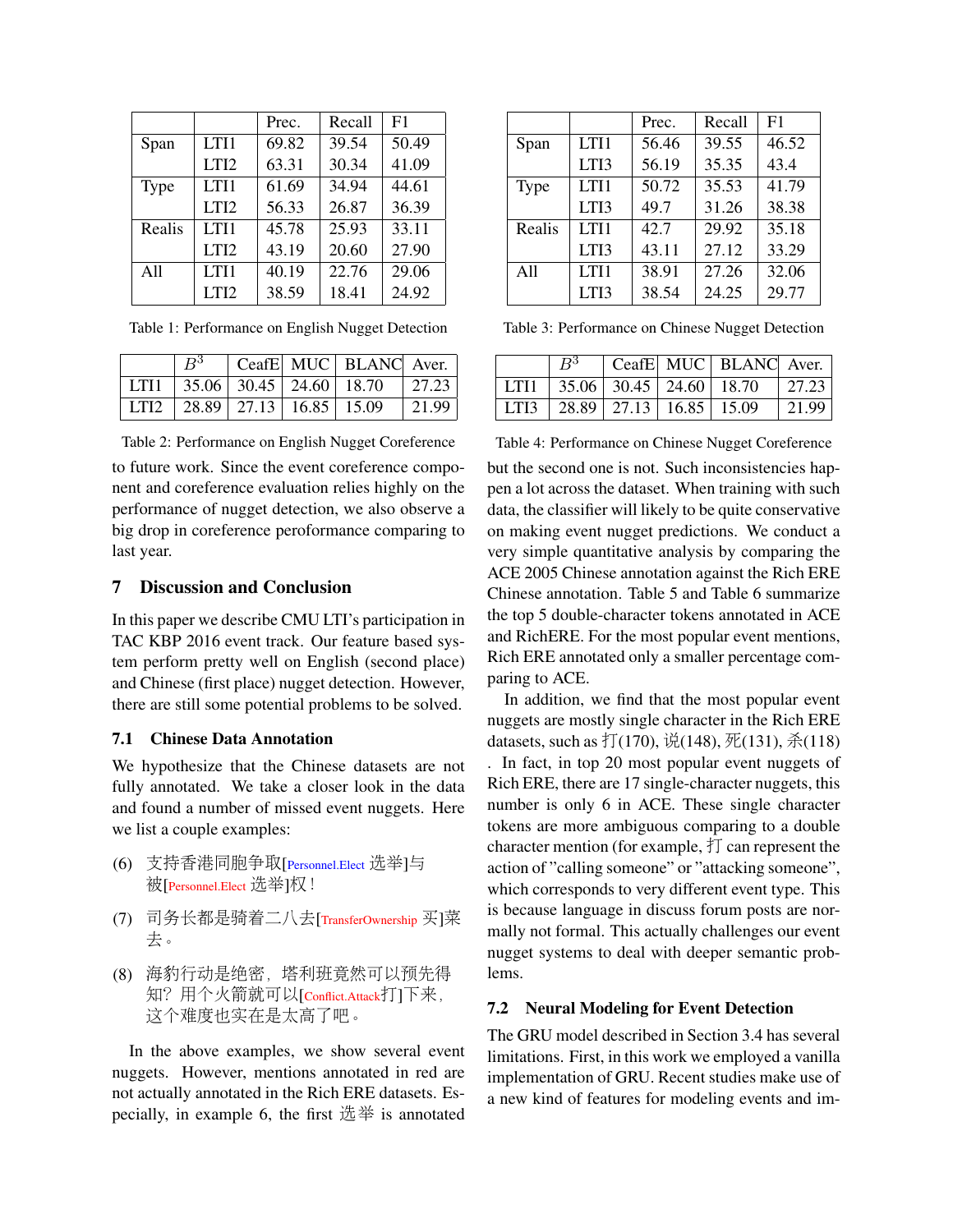| Annotated | Total | $\%$   |
|-----------|-------|--------|
| 100       | 119   | 84.03% |
| 64        | 90    | 71.11% |
| 53        | 59    | 89.83% |
| 46        | 50    | 92.00% |
| 14        | 52    | 84.62% |
|           |       |        |

Table 5: Top 5 double character mentions in ACE

| Token | Annotated | Total | $\%$   |
|-------|-----------|-------|--------|
| 战争    | 96        | 223   | 43.05% |
| 死亡    | 24        | 33    | 72.73% |
| 暗杀    | 22.       | 40    | 55.00% |
| \侵    | 18        | 22    | 81.82% |
| 系ト    | 17        | 33    | 51.52% |

Table 6: Top 5 double character mentions in ERE

plement them using extra dimensions of word embeddings. One of the most promising features is sentential features (Nguyen and Grishman, 2015; Chen et al., 2015; Ghaeini et al., 2016). Second, we simply used pre-trained word embeddings in the model initialization, but instead we can create word embeddings which might be more suitable to the task of event nugget detection, by training them on a corpus similar to the TAC KBP corpus. This is a technique recently used by Liu et al. (2016) and Feng et al. (2016) in event detection for ACE 2005. Third, more rigorous hyperparameter tuning is desired. In particular, we did not use dropout (Hinton et al., 2012) in this work, and it could alleviate the issue of overfitting to some extent. However, considering the smallness of training data, this remedy might not be adequate.

# 7.3 Towards Unsupervised Methods

Another major limitation of our current systems is that we relies highly on annotated dataset. However, creating high quality event nugget and coreference dataset is very expensive, especially on different languages. Furthermore, the datasets are normally small in size and are narrow in terms of the event types. Recently there are researches on unsupervised event discovery (Huang et al., 2016; Peng et al., 2016). This line of work will be fruitful to investigate. It will be more interesting if we can inject human preferences into the event discovery process. However, how to evaluate the found event mentions will be an inevitable problem to solve.

# References

- Yoshua Bengio, Patrice Simard, and Paolo Frasconi. 1994. Learning long-term dependencies with gradient descent is difficult. *IEEE Transactions on Neural Networks*, 5(2):157–166.
- Anders Björkelund and Jonas Kuhn. 2014. Learning structured perceptrons for coreference resolution with latent antecedents and non-local features. In *Proceedings of ACL 2014*, pages 47–57.
- Wanxiang Che, Zhenghua Li, and Ting Liu. 2010. LTP: a Chinese Language Technology Platform. In *Proceedings of the 23rd International Conference on Computational Linguistics: Demonstrations*, number August, pages 13–16.
- Yubo Chen, Liheng Xu, Kang Liu, Daojian Zeng, and Jun Zhao. 2015. Event extraction via dynamic multipooling convolutional neural networks. In *Proceedings of ACL/IJCNLP 2015*, pages 167–176.
- Kyunghyun Cho, Bart van Merrienboer, Caglar Gulcehre, Dzmitry Bahdanau, Fethi Bougares, Holger Schwenk, and Yoshua Bengio. 2014. Learning phrase representations using RNN encoder–decoder for statistical machine translation. In *Proceedings of EMNLP 2014*, pages 1724–1734.
- Michael Collins. 2002. Discriminative training methods for Hidden Markov Models: Theory and experiments with perceptron algorithms. In *Proceedings of EMNLP 2002*, pages 1–8.
- Ronan Collobert, Jason Weston, Léon Bottou, Michael Karlen, Koray Kavukcuoglu, and Pavel Kuksa. 2011. Natural language processing (almost) from scratch. *Journal of Machine Learning Research*, 12:2493– 2537.
- Koby Crammer, Ofer Dekel, Joseph Keshet, Shai Shalev-Shwartz, and Yoram Singer. 2006. Online passiveaggressive algorithms. In *Journal of Machine Learning Research 7*, page 551–585.
- Dipanjan Das and NA Smith. 2011. Semi-Supervised Frame-Semantic Parsing for Unknown Predicates. In *HLT '11 Proceedings of the 49th Annual Meeting of the Association for Computational Linguistics: Human Language Technologies - Volume 1*, volume 1, pages 1435–1444.
- Xiaocheng Feng, Lifu Huang, Duyu Tang, Heng Ji, Bing Qin, and Ting Liu. 2016. A language-independent neural network for event detection. In *Proceedings of ACL 2016*, pages 66–71.
- Eraldo Fernandes, Cícero Nogueira dos Santos, and Ruy Luiz Milidiú. 2012. Latent structure perceptron with feature induction for unrestricted coreference